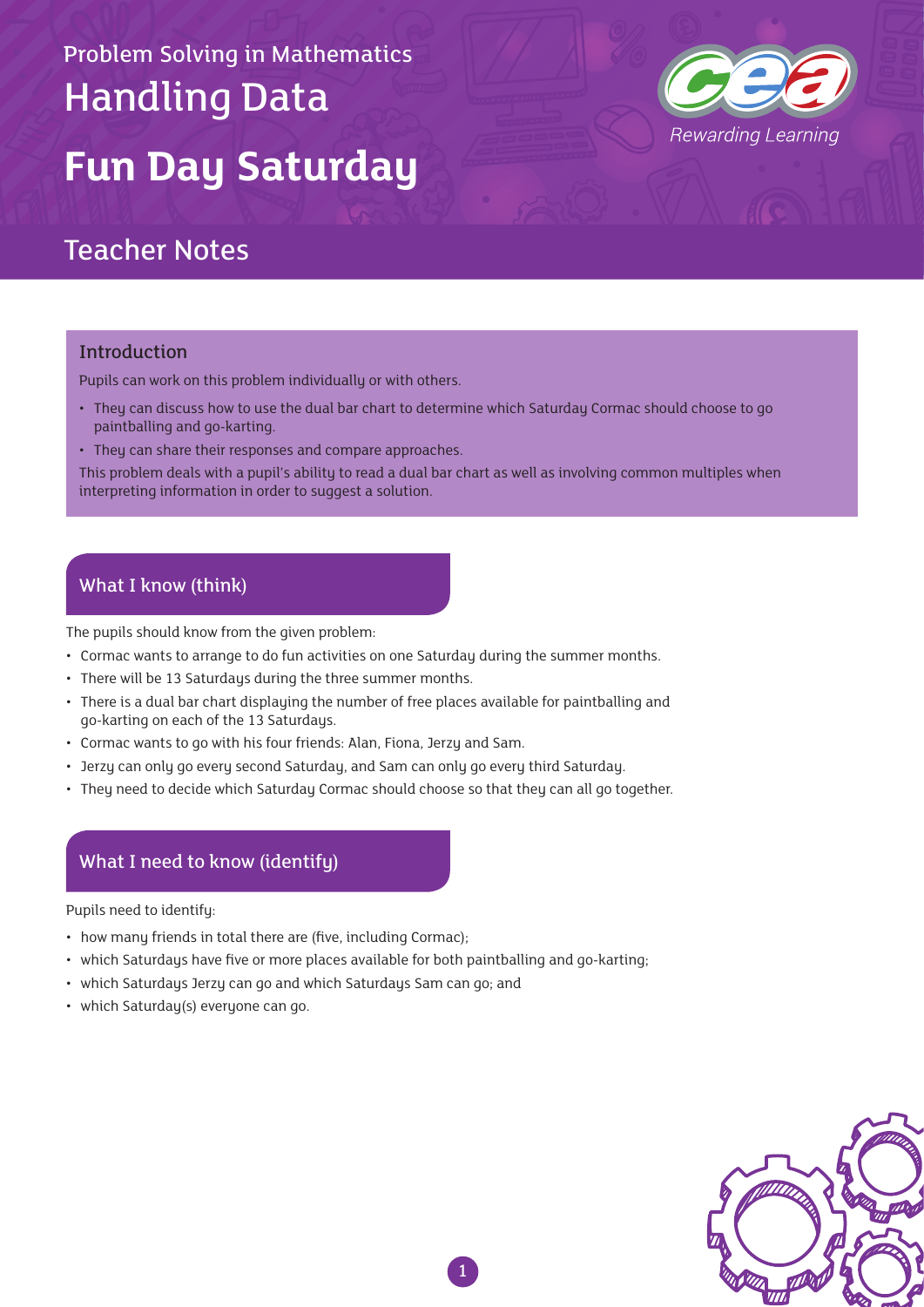## **Fun Day Saturday (Continued)**

### What I need to do (employ)

Pupils read the background information and the dual bar chart, using both to determine which Saturday all five friends can go paintballing and go-karting. The sequence of steps required to arrive at a chosen day may vary depending on each pupil.

This is a possible sequence of steps:

- The pupils should work out how many friends in total there are (five).
- They take into account the fact that Jerzy and Sam can only go on particular Saturdays, and use the common multiples to identify the only days that Jerzy and Sam can go, eliminating all other days.
- They read the dual bar chart and see if those days have at least five available places for both paintballing and go-karting.

Another sequence of steps is as follows:

- They should work out how many friends in total there are (five).
- They use the dual bar chart and eliminate all the Saturdays that don't have at least five available places for both paintballing *and* go-karting.
- They then count every second Saturday left and tick them, as Jerzy can go on these days.
- They then count every third Saturday left and tick them, as Sam can go on these days.
- They should notice that only one Saturday has a tick for both Jerzy and Sam.

### What I did (review)

Pupils will use self-assessment, peer assessment or teacher feedback to decide whether they have approached the problem as intended.

- Did they correctly identify how many friends in total there are and the number of places they need for both paintballing and go-karting?
- Did they use the written information to help them interpret the dual bar chart?
- Did they eliminate Saturdays to find the Saturday that all five friends can go, or did they highlight the only Saturdays available using the common multiples for Jerzy and Sam?
- Do they think their strategy and sequence of steps is the only way to approach the problem or do they think that there are other ways?